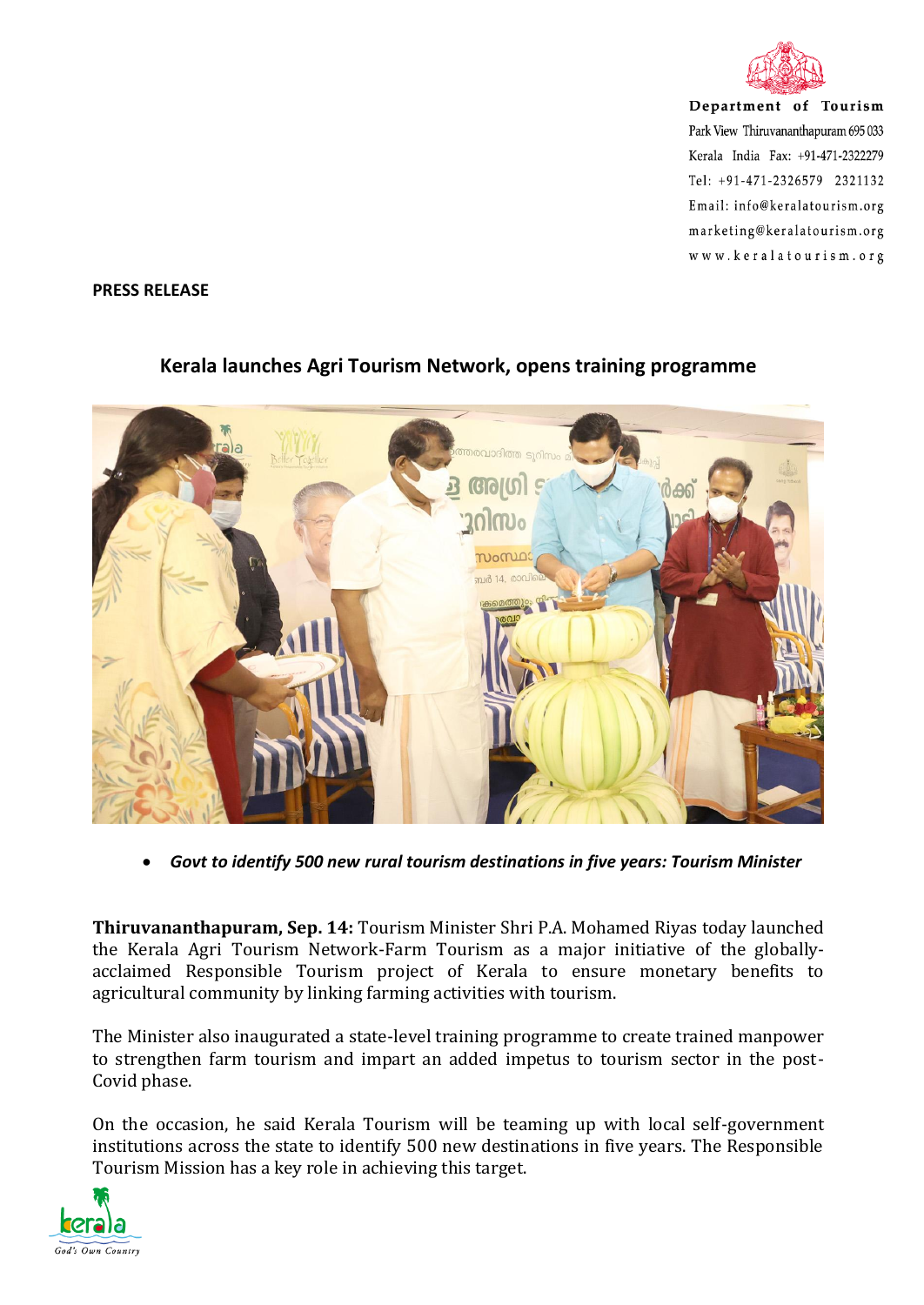

Department of Tourism Park View Thiruvananthapuram 695 033 Kerala India Fax: +91-471-2322279 Tel:  $+91-471-2326579$  2321132 Email: info@keralatourism.org marketing@keralatourism.org www.keralatourism.org

"Tourism projects of Kerala are largely meant to bring benefits to local communities. The Department Tourism is striving to tap the tourism possibilities of the entire state. The responsibility shown by the citizens in showcasing their localities in a sustainable manner has contributed substantially to the success of tourism in many countries. Citizens in each locality should feel proud of their area and take it their responsibility to keep the place safe and hygienic," the Minister said.

Shri Riyas said Kerala's special agricultural traditions have been taken into account while creating the Agri Tourism Network.

Tourism has the potential to associate with various departments like Health and Sports to create more opportunities, he said.

Transport Minister Shri Antony Raju, who presided over the function, said that RT had successfully created both professional and financial progress of large sections of people. This project will help the new generation and foreign tourists to know about the Kerala's farming culture.

"Tourism can address unemployment problem in the state to an extent. Kerala Tourism and Kerala State Road Transport Corporation (KSRTC) together have planned certain projects and they will be announced soon," Shri Raju added.

The Agri Tourism Network-Farm Tourism will function on the basis of UNWTO's Declaration that sees a future in responsible tourism that emphasizes on the experiential aspect of tour and travel.

Under the network, authorities will set up 500 farm tourism units and 5,000 homestay farms (integrated agriculture units in the compounds of houses) by March 31, 2023. Agriculture and tourism activities will be blended in a way that would not harm farming practices.

As many as 680 people have registered under the RT Mission's training programme. Those farms run by units which complete the training successfully will qualify for RT packages. Authorities will ensure the marketing of such farms' produce by connecting them with tourism initiatives as in the famed Kumarakom backwaters of Kottayam district. The sales will also be carried out online, for which platforms will be formed.

Plans are also afoot to launch a mobile app, besides hold local market fairs under the RT Mission.